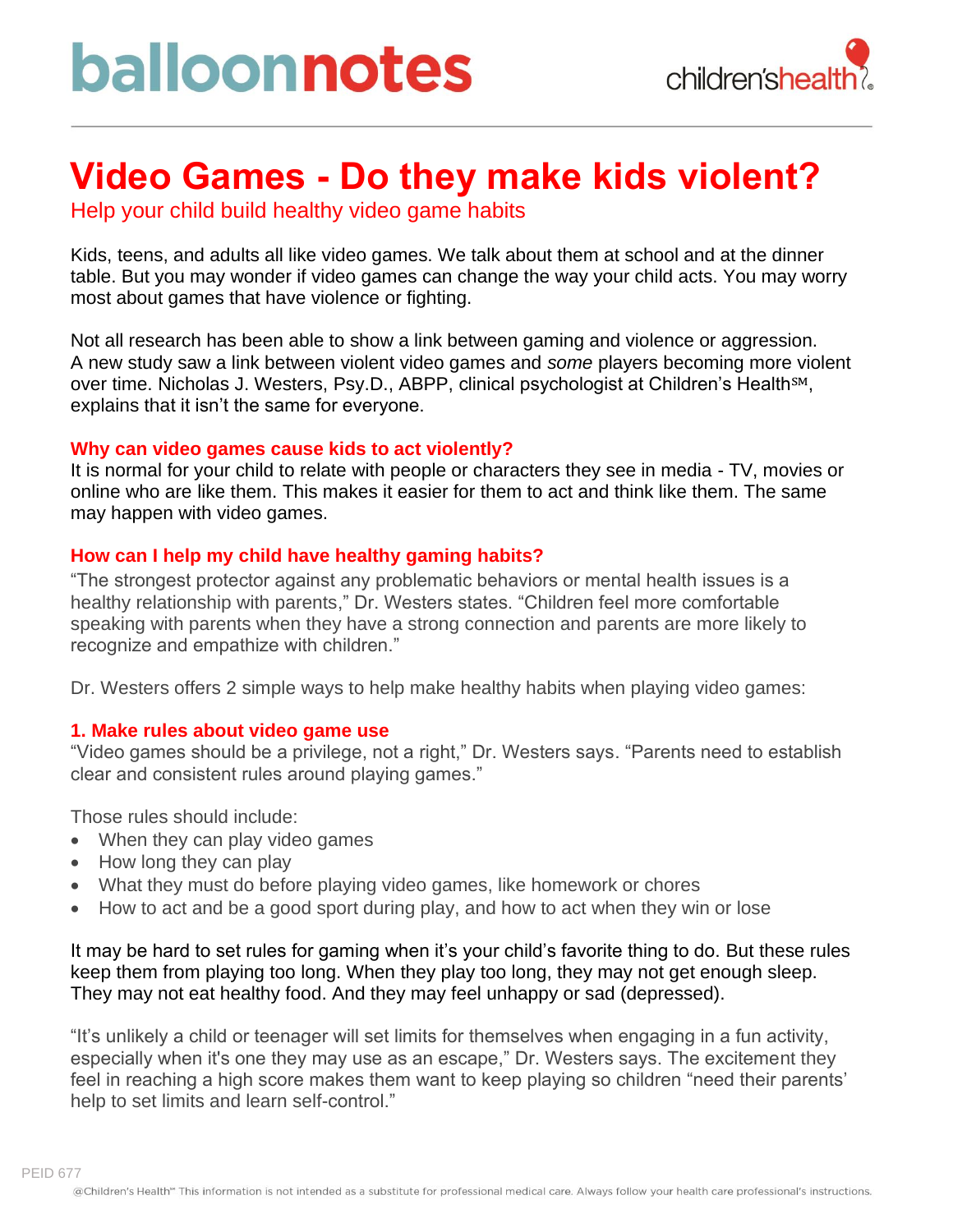# balloonnotes



"It's best to establish rules sooner rather than later," Dr. Westers adds. "It's hard to put limits on video games after they've started playing. Parents should also keep in mind the rules apply to them as well, to set an example for their children."

#### **2. Play with your child or teen and talk about how it makes them feel**

"Parental involvement is key across the board when it comes to relationships with children," Dr. Westers says. "That's just as true with video games as it is for anything else. When parents are present and involved, it's easier to talk with children about what they see, and model good behavior. Plus, having a shared interest, like video games, is a great way to bond with your kids."

You can find video games to play together or watch your child play. Dr. Westers tells parents to talk with their child about what is happening in the game and remind the child it is not real.

"Show empathy," he says. "Talk to your child about how it makes you feel when your character gets hurt or hurts someone else and compare it to how you would feel in the real world. Remind your child about your values as a family and say clearly what type of behavior is absolutely off limits in real-life."

Treat video games as you would any TV shows or movies. Talk about what is happening and what lessons they might have learned. Talk about how you both feel when you win or lose.

"Video games elicit a lot of emotions – from excitement to frustration," Dr. Westers says. "Talk about good sportsmanship and how you cope with those feelings – whether that's not being a sore winner or loser or knowing your limits and when it's time to turn off the game and walk away when you're getting too frustrated."

Talk with your children about how to control their feelings while playing, and how these feeling may affect how they act when not playing. When you tell them you are worried, they may be more willing to listen

#### **What warning signs should I look for?**

You know your children best. Dr. Westers says you should talk with your child if you are worried about their gaming.

Look for these signs:

- Acting with more aggression or violently.
- Being alone more than normal
- Worse grades
- Being irritable or angry often
- Having a hard time sleeping
- Taking an interest in weapons like those in the game

All of these things may be due to gaming but could also be due to other things in their life. "In isolation of each other, these signals can mean a lot of different things," Dr. Westers says.